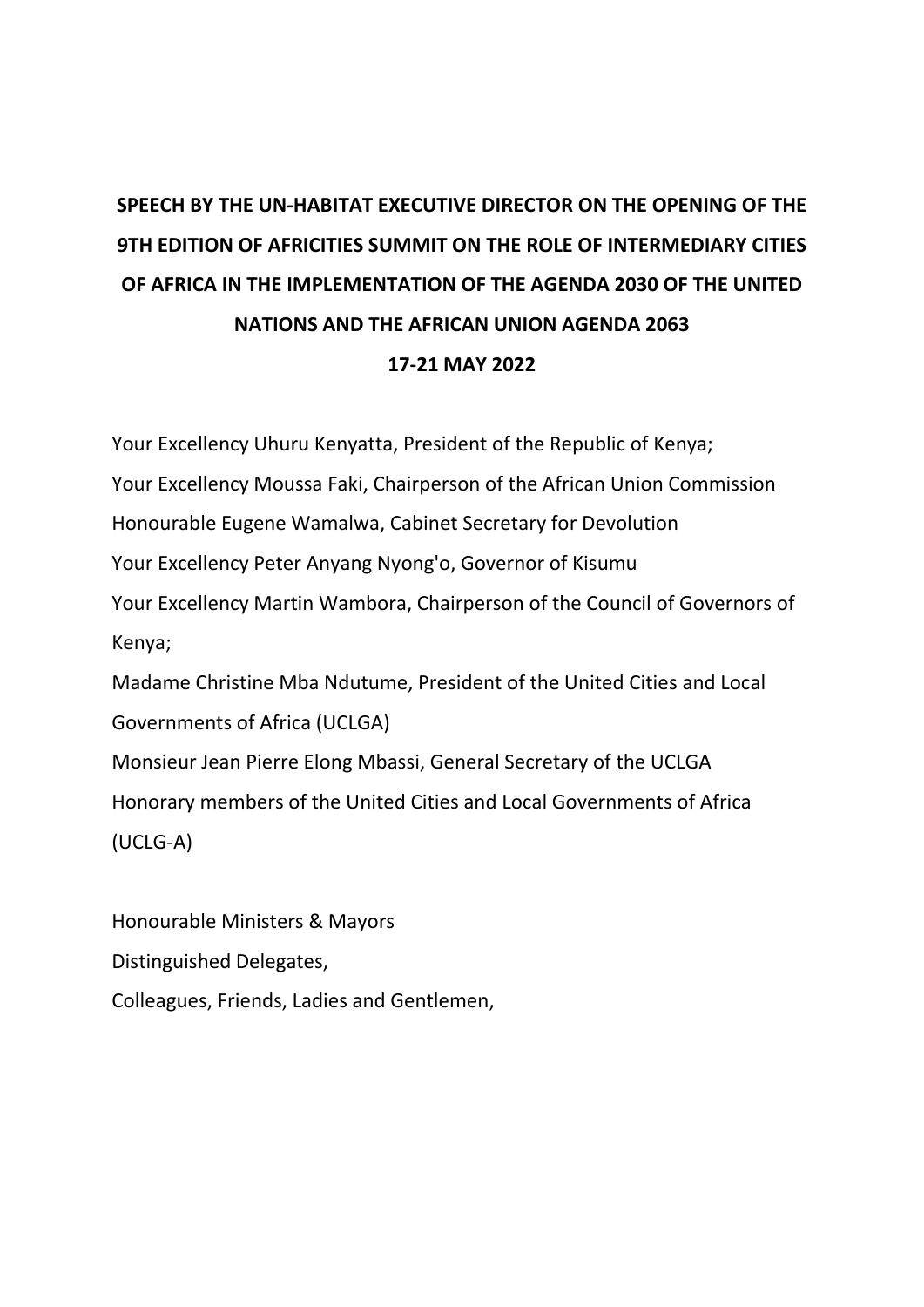It gives me great pleasure to introduce a recorded message by the Deputy Secretary-General of the United Nations Madame Amina Mohammed on the occasion of the opening session of the 9th edition of the Africities Summit 2022.

[MC will play the message of the DSG]

Mr President Your Excellencies,

Let me take this opportunity to thank the organisers, who have worked very hard with the support of many young people in the city of Kisumu to make this summit possible. I always look forward to meeting young people, especially women and girls, whose future is intimately tied to the United Nations' human settlement agenda.

When a young child, born this year, celebrates her eighteenth birthday, she will join other Africans in building an urban future. More likely than not, it will be in an intermediate city. By 2050, 50% of all Africans will live in urban areas. She will be among the additional 1.4 billion people that will be born or will migrate to urban settlements.

Ladies and gentlemen,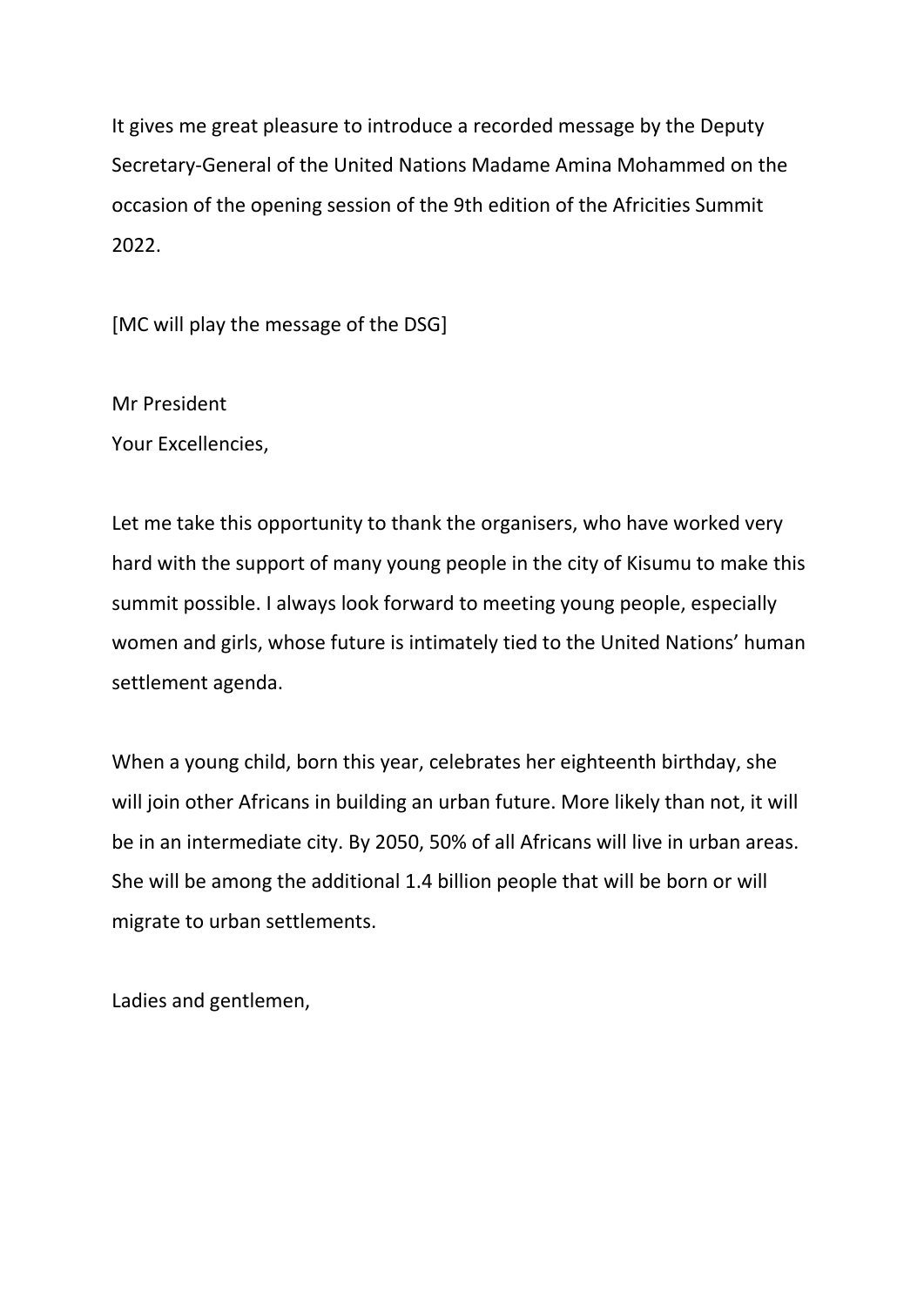I would like us to try to imagine what that urban future will be like for our young woman born in 2022. Today, more than 64 % of the urban population in Africa live in informal settlements. There is a deficit of housing and housing finance with only 15% of urban dwellers in Africa able to afford to purchase their own homes. Depending on where our young lady is born, it will be a major battle to get a job, own a home and start a family. This is the urban future she will have if we do nothing to change the urban agenda in Africa.

The role of intermediate cities

Your Excellency President Kenyatta,

I would like to recognise your contribution to Africa and the people of Kenya. Your foresight and the investments made by the Government of Kenya in housing, infrastructure, industry and job creation will be felt many decades to come. You have successfully created an abode of peace and development in East Africa, a model for the continent and the rest of us in the developing world.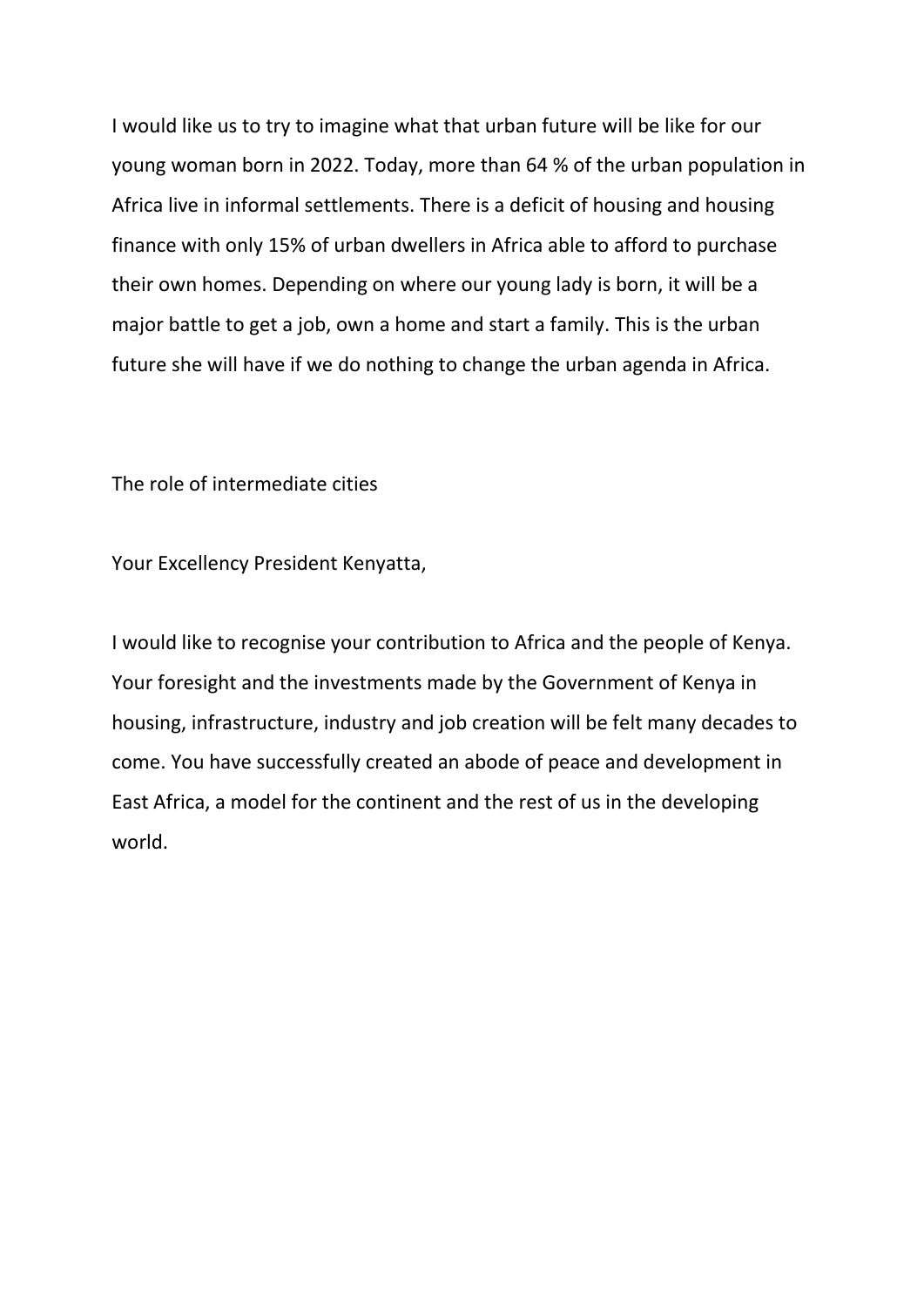Thank you for taking the initiative to host this important summit during unprecedented times when the world is experiencing the effects of what I call the confluence of the three Cs: Climate, Conflict and Covid 19. This perfect storm is increasing the socio-economic vulnerability of cities. Often overlooked are our intermediate cities. Too small to be made a national priority but not big enough to be independently resilient. Kenya, under your leadership, is showing the way to foster closer cooperation and resource allocation between national and local governments. This is helping to deliver resources to communities most in need.

## Excellencies,

In the last fifty years, the United Nations in Africa, have contributed to ensuring that urban communities here have greater access to basic services, transport infrastructure and now digital connectivity. Our engagement with more than 30 countries in Africa has given us opportunities to foster collaboration with both national and local governments towards prosperous, safe and resilient cities in Africa, with the support for the development of national urban policies in 20 countries in Africa.

I would like to appreciate the collaboration with the Government of Kenya at both national and county levels, in the sector of housing, physical planning, promoting resilience for the urban poor; waste management and on the blue economy initiative for coastal cities planning being jointly carried out by UN-Habitat and UNEP to boost the circular economy with the financial support of the European Union.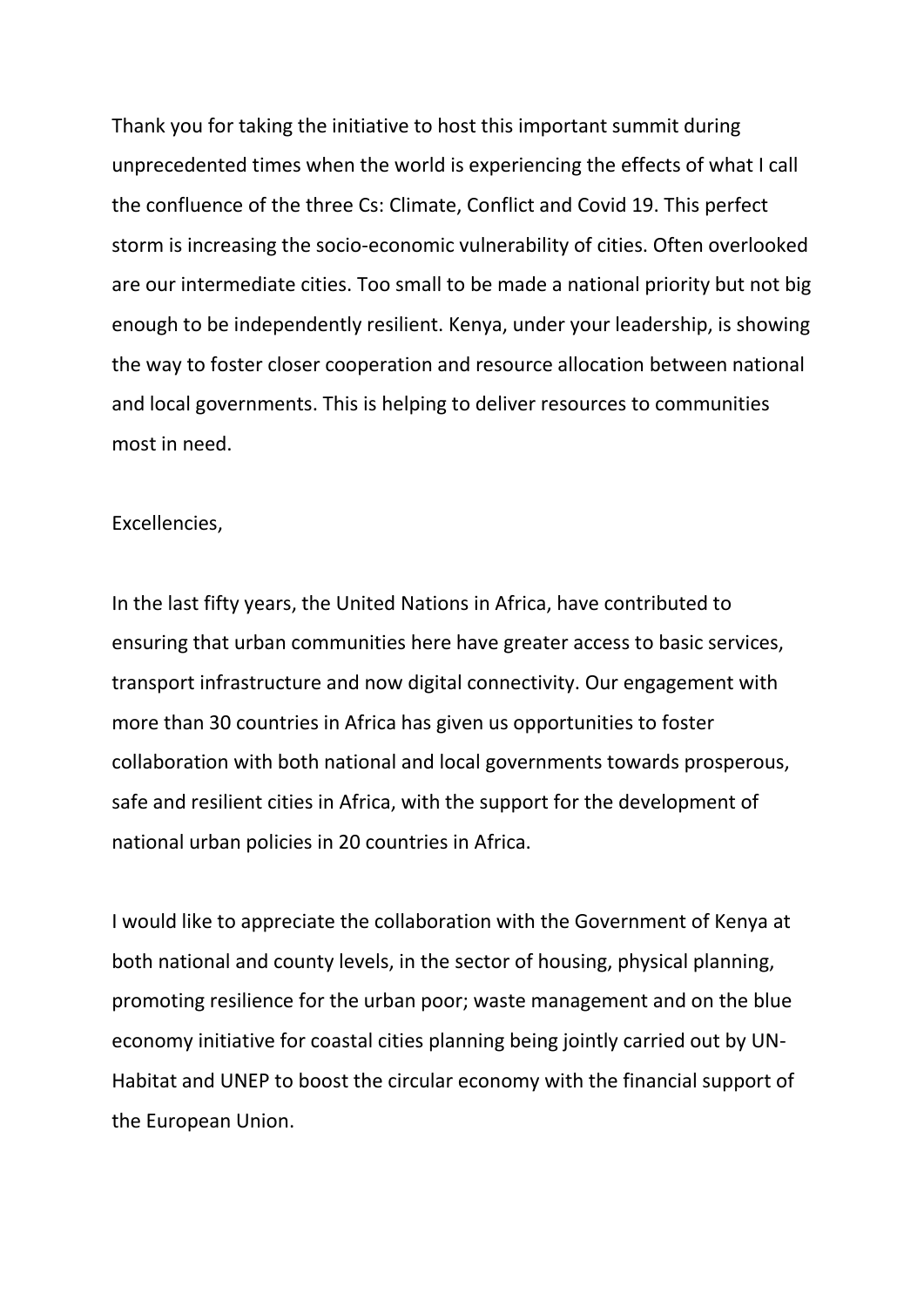I cannot over-emphasize our great collaboration with the Kisumu county on the lake front development, on municipal revenue enhancement, and on local economic development for long term recovery from COVID-19. I believe the new United Nations Sustainable Development Cooperation Framework under the leadership of the United Resident Coordinator, will foster further collaboration with the Government of Kenya and will offer an opportunity to the whole UN family to accelerate the Sustainable Development Goals in Kenya.

Distinguished delegates,

Let me also highlight the UN-Habitat Strategic Plan and our focus on housing, climate adaptation and localizing the Sustainable Development Goals. I understand that we must not leave out rural communities. The first goal of the UN-Habitat Strategic Plan is all about urban and rural linkages. This is why we are supporting this summit wholeheartedly. We believe that the transformation will come from intermediate cities. It is not about turning reversing urbanization. What we need to do is to make it more equitable.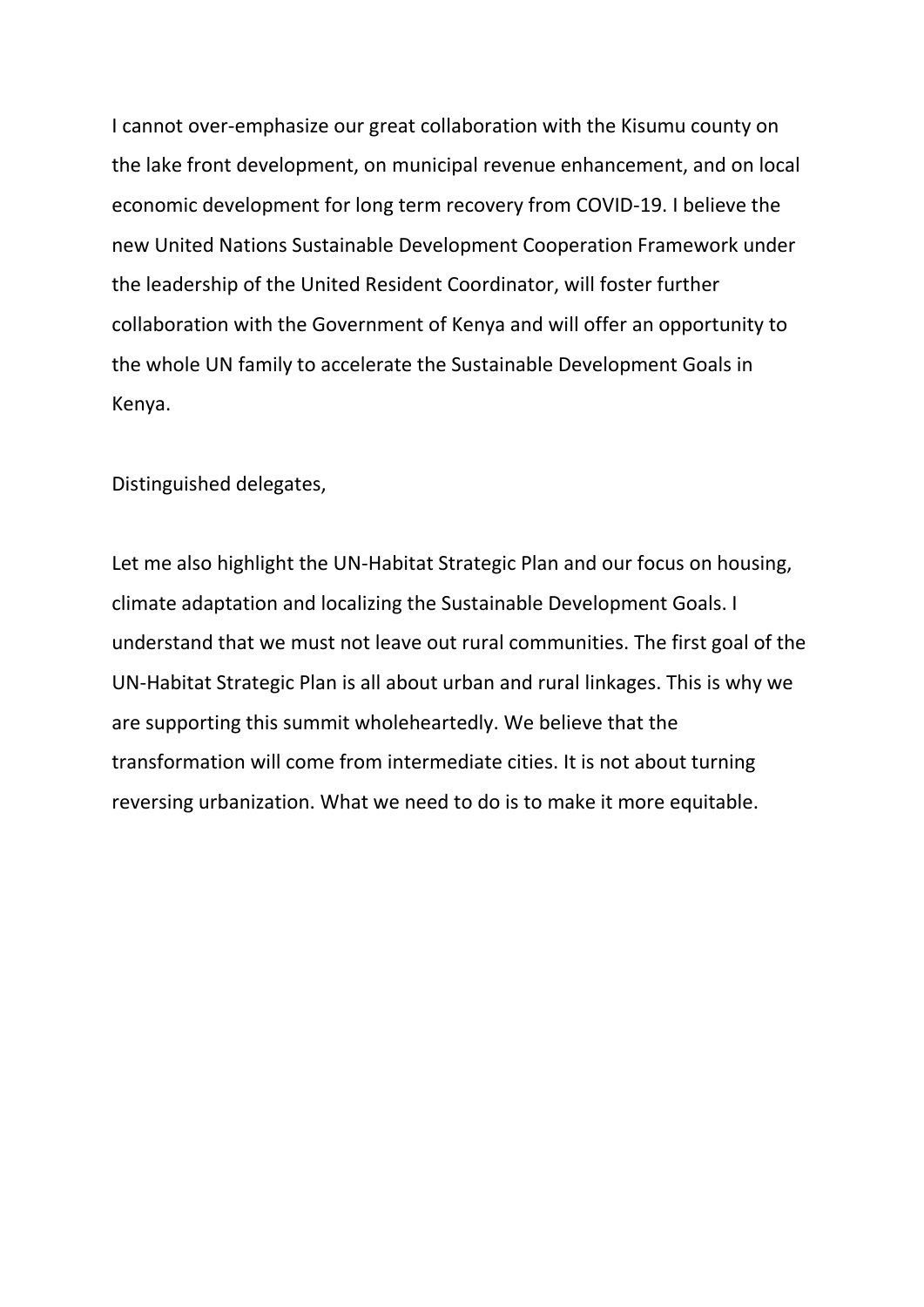Let me also appreciate the collaboration with UCLGA on capacity development for local government, and our recent collaboration jointly with UNECA on Voluntary Local Reviews. This includes local governments to actively participate in SDGs reporting. The participation of local governments has deepened our understanding about the socio-economic impact of COVID- 19 allowing governments to be more targeted in their resource allocation to deliver help to those most in need. I hope that the ongoing joint work in Kisumu on local economic development can be scaled up in the county at the regional level.

Distinguished Delegates,

We should remind ourselves that ultimately the goal for all of us is to see an African continent which shows inclusive growth and sustainable development, social transformation, and improvement in the standard of living and quality of life of people in both rural and urban areas. To accelerate the implementation of the Sustainable Development Goals 2030 and the African Union's Agenda 2063, we all need to work together; the United Nations, other stakeholders, including national and local governments, non-state actors including the private sector.

I look forward to seeing the conclusions of the summit translated into actions in the Elevenths Session of the World Urban Forum. Let me invite all of you to Katowice in Poland from 26 to 30 June 2022 where we can include the commitments from this summit on intermediate cities in the Katowice Declared Actions.